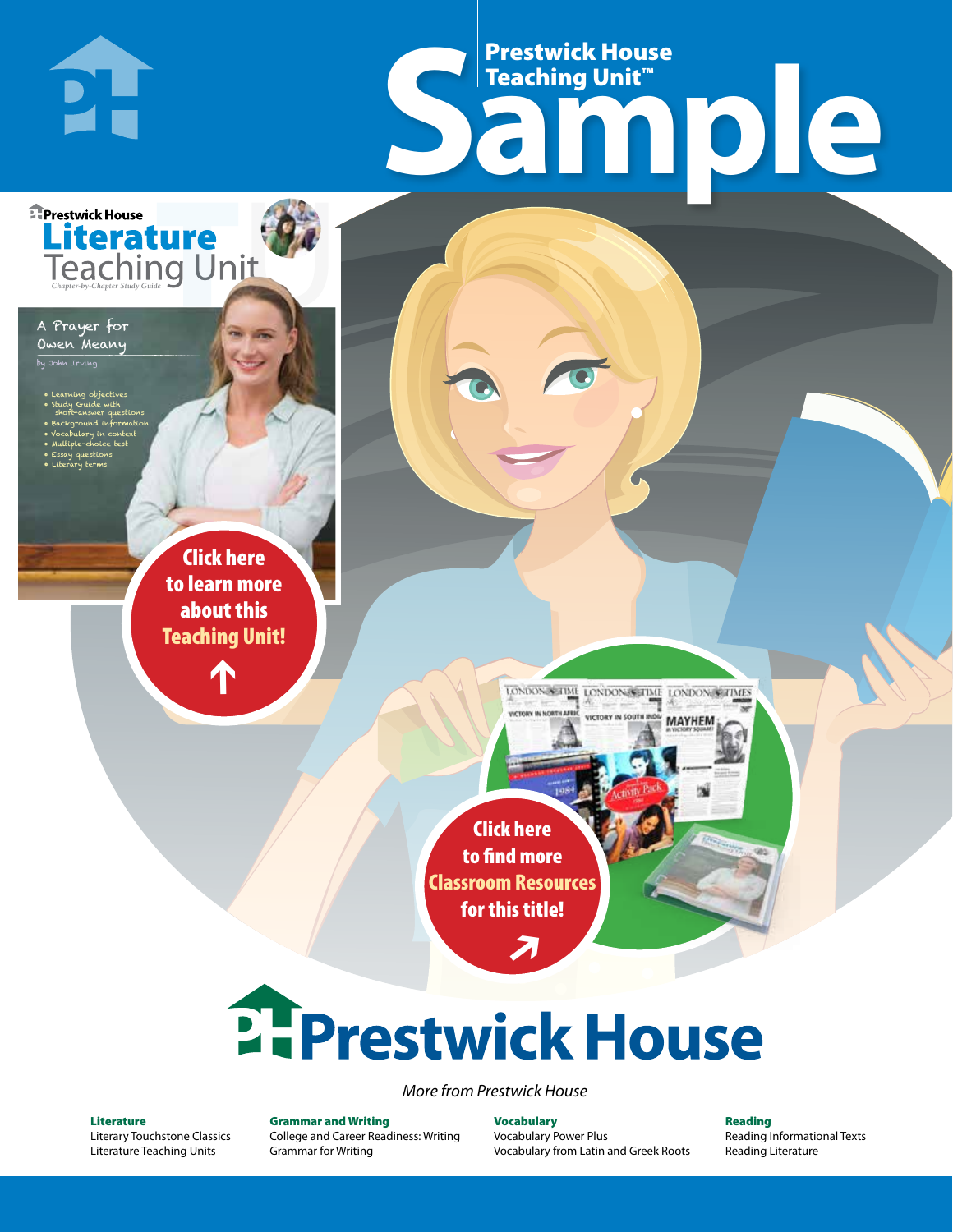



by John Irving

- Learning objectives
- Study Guide with short-answer questions
	- Background information
	- Vocabulary in context
		- Multiple-choice test
			- Essay questions
			- Literary terms

## **E-Prestwick House**

**P.O. Box 658, Clayton, DE 19938 www.prestwickhouse.com 800.932.4593**

**ISBN: 978-1-58049-287-4**

**Copyright ©2017 by Prestwick House Inc.**

**All rights reserved. No portion may be reproduced without permission in writing from the publisher.** 

**Item No: 300859**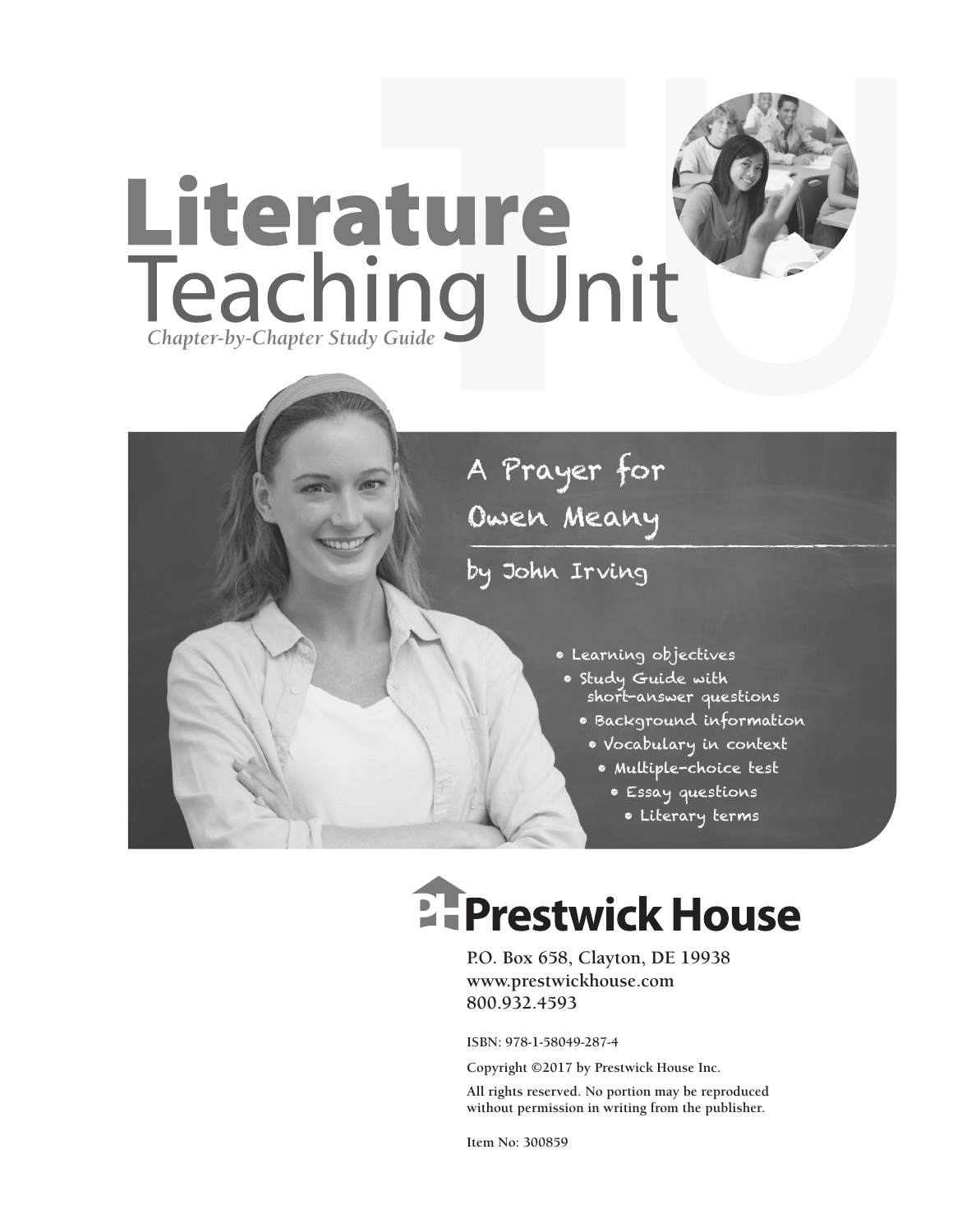### **Objectives**

By the end of this Unit, the student will be able to:

- 1. discuss the relationship between religious faith and proof of God's existence as the main theme of *A Prayer for Owen Meany*; consider whether or not a man can fully and faithfully believe in God without concrete proof of His existence.
- 2. cite incidents from the story to support the following sub themes:
	- Injustice is part of God's will.
	- • Faith based on evidence is not faith.
	- Doubt is normal and appropriate.
- 3. discuss the extent to which this is a coming-of-age story for John and for Owen.
- 4. comment on the relationship between sexuality and morality as expressed in this story; cite incidents to illustrate the following:
	- • One's sexuality is powerful enough to overcome morality.
	- Sexuality can be neutralized by the events in a person's life.
	- Interest in one's sexuality is a normal part of growing up.
- 5. discuss the motif of armlessness or amputation in the story as an image representing man's helplessness against injustice, helplessness to defy God's will, and inability to defy fate.
- 6. relate the ways each of the following illustrates the motif of helplessness described in objective five: the armadillo, the dressmaker's dummy, John's finger, the statue of Mary Magdalene, and Watahantowet's totem.
- 7. discuss the repeated criticism of the Catholic church in this story as a motif representing the problems organized religion has in meeting individual needs; include the reluctance of the church to support "new" miracles.
- 8. discuss the extent to which the events in Owen's life are predestined and the extent to which they are the result of his free will.
- 9. point out the importance of fathers in relationship to John's maturation in this story.
- 10. point out examples of the author's use of doubles and secondary characters, who exhibit the same traits as the primary characters, in order to enhance understanding.
- 11. discuss Owen as a symbol for the connection between man as a sexual, emotional being and God as a spiritual being; consider Owen's appearance, presence, and sexuality.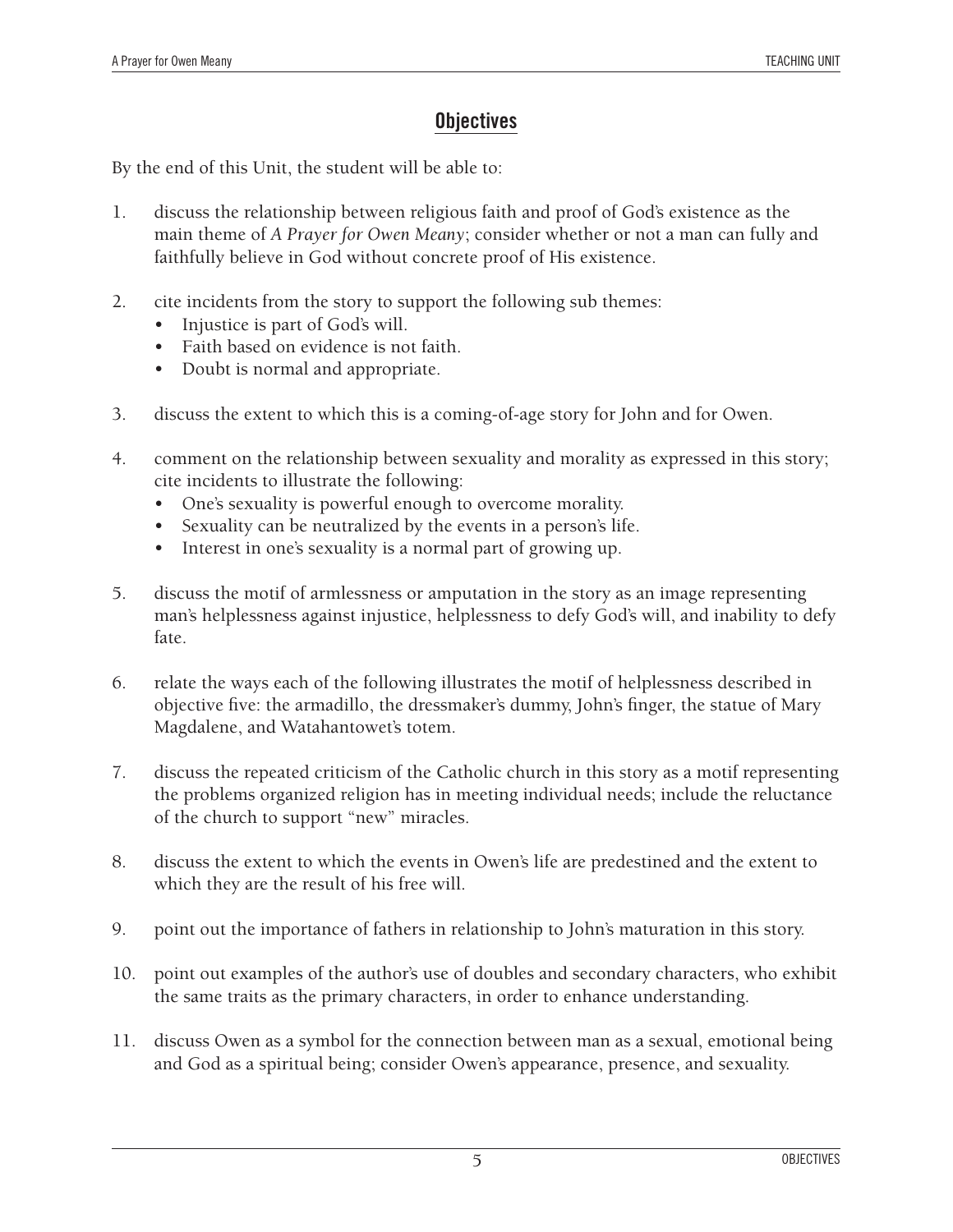### **Questions for Essay and Discussion**

- 1. Find five vocabulary words that can be used to describe Owen and five words for John.
- 2. Why is John writing this memoir?
- 3. For what reasons does Owen believe that he is God's instrument on earth? Cite incidents from the story which serve to reinforce this belief for Owen.
- 4. State the significance of the following names in the story: Meany, Gravesend, Tabby, John, Wheelwright, Hester, Simon, Noah, Needham.
- 5. If you have read *The Scarlet Letter*, discuss the ways Hester the Molester is similar to Hester in Hawthorne's novel.
- 6. Find at least five epithets in this story which help to delineate Owen's personality.
- 7. Discuss the significance of the title of the novel.
- 8. What steps does Owen take to discover the identity of John's father? How is his identity finally revealed to John? What is John's reaction?
- 9. Briefly discuss Hester's relationship with Owen. In what ways does it differ from her relationship with John?
- 10. In what sense is it ironic that Reverend Merrill regains his faith when he sees the dressmaker's dummy?
- 11. Discuss the significance of the armlessness and amputation motif throughout the novel.
- 12. Owen has an apparent disgust or dislike for the Catholic Church. Discuss his reasons for this attitude and whether or not you think he overcomes his aversion to the Catholic Church by the end of the story.
- 13. What evidence is there in the story that Dan Needham is a good father?
- 14. Cite incidents from the story which seem to support Owen's belief in fate. At one point in the story, he lectures John on his friend's lack of willingness to take responsibility for his own life. Do you think Owen's concept of free will conflicts with his belief that God shapes all of our lives?
- 15. How do each of the following characters define faith: Reverend Merrill, John as the adult narrator, Reverend Dudley Wiggin, and Owen?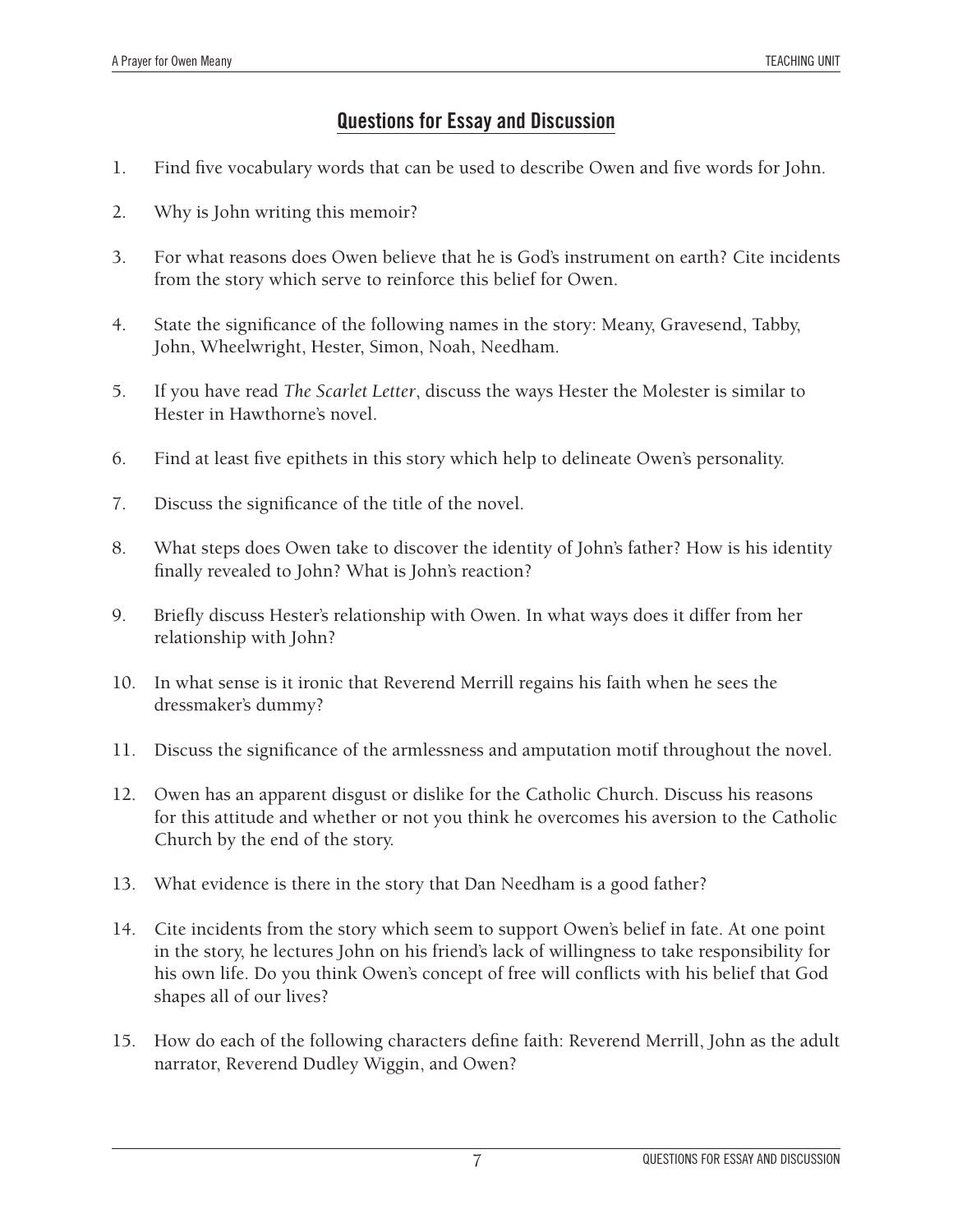#### **Chapter 1 – The Foul Ball**

#### **VOCABULARY**

**ell** – an extension to a house **heterodox** – departing from or opposed to the usual beliefs or doctrines **imperious** – overbearing, arrogant **lexicon** – dictionary **martyr** – a person who suffers or dies rather than give up faith or principles **matriarchal** – ruled by a woman **morosely** – ill-tempered, sullen **obdurate** – unrepentant **sagamore** – a Native American chief **seditious** – rebellious **stoic** – remaining indifferent to the external world and to passion or emotion **translucent** – partially transparent

1. Why does the narrator say, "I am doomed to remember a boy with a wrecked voice…"? Where is the narrator living at the time he is writing this memoir? What is the setting of the story?

*\_\_\_\_\_\_\_\_\_\_\_\_\_\_\_\_\_\_\_\_\_\_\_\_\_\_\_\_\_\_\_\_\_\_\_\_\_\_\_\_\_\_\_\_\_\_\_\_\_\_\_\_\_\_\_\_\_\_\_\_\_\_\_\_\_\_\_\_\_\_\_\_\_ \_\_\_\_\_\_\_\_\_\_\_\_\_\_\_\_\_\_\_\_\_\_\_\_\_\_\_\_\_\_\_\_\_\_\_\_\_\_\_\_\_\_\_\_\_\_\_\_\_\_\_\_\_\_\_\_\_\_\_\_\_\_\_\_\_\_\_\_\_\_\_\_\_ \_\_\_\_\_\_\_\_\_\_\_\_\_\_\_\_\_\_\_\_\_\_\_\_\_\_\_\_\_\_\_\_\_\_\_\_\_\_\_\_\_\_\_\_\_\_\_\_\_\_\_\_\_\_\_\_\_\_\_\_\_\_\_\_\_\_\_\_\_\_\_\_\_ \_\_\_\_\_\_\_\_\_\_\_\_\_\_\_\_\_\_\_\_\_\_\_\_\_\_\_\_\_\_\_\_\_\_\_\_\_\_\_\_\_\_\_\_\_\_\_\_\_\_\_\_\_\_\_\_\_\_\_\_\_\_\_\_\_\_\_\_\_\_\_\_\_ \_\_\_\_\_\_\_\_\_\_\_\_\_\_\_\_\_\_\_\_\_\_\_\_\_\_\_\_\_\_\_\_\_\_\_\_\_\_\_\_\_\_\_\_\_\_\_\_\_\_\_\_\_\_\_\_\_\_\_\_\_\_\_\_\_\_\_\_\_\_\_\_\_ \_\_\_\_\_\_\_\_\_\_\_\_\_\_\_\_\_\_\_\_\_\_\_\_\_\_\_\_\_\_\_\_\_\_\_\_\_\_\_\_\_\_\_\_\_\_\_\_\_\_\_\_\_\_\_\_\_\_\_\_\_\_\_\_\_\_\_\_\_\_\_\_\_*

*\_\_\_\_\_\_\_\_\_\_\_\_\_\_\_\_\_\_\_\_\_\_\_\_\_\_\_\_\_\_\_\_\_\_\_\_\_\_\_\_\_\_\_\_\_\_\_\_\_\_\_\_\_\_\_\_\_\_\_\_\_\_\_\_\_\_\_\_\_\_\_\_\_ \_\_\_\_\_\_\_\_\_\_\_\_\_\_\_\_\_\_\_\_\_\_\_\_\_\_\_\_\_\_\_\_\_\_\_\_\_\_\_\_\_\_\_\_\_\_\_\_\_\_\_\_\_\_\_\_\_\_\_\_\_\_\_\_\_\_\_\_\_\_\_\_\_ \_\_\_\_\_\_\_\_\_\_\_\_\_\_\_\_\_\_\_\_\_\_\_\_\_\_\_\_\_\_\_\_\_\_\_\_\_\_\_\_\_\_\_\_\_\_\_\_\_\_\_\_\_\_\_\_\_\_\_\_\_\_\_\_\_\_\_\_\_\_\_\_\_ \_\_\_\_\_\_\_\_\_\_\_\_\_\_\_\_\_\_\_\_\_\_\_\_\_\_\_\_\_\_\_\_\_\_\_\_\_\_\_\_\_\_\_\_\_\_\_\_\_\_\_\_\_\_\_\_\_\_\_\_\_\_\_\_\_\_\_\_\_\_\_\_\_ \_\_\_\_\_\_\_\_\_\_\_\_\_\_\_\_\_\_\_\_\_\_\_\_\_\_\_\_\_\_\_\_\_\_\_\_\_\_\_\_\_\_\_\_\_\_\_\_\_\_\_\_\_\_\_\_\_\_\_\_\_\_\_\_\_\_\_\_\_\_\_\_\_ \_\_\_\_\_\_\_\_\_\_\_\_\_\_\_\_\_\_\_\_\_\_\_\_\_\_\_\_\_\_\_\_\_\_\_\_\_\_\_\_\_\_\_\_\_\_\_\_\_\_\_\_\_\_\_\_\_\_\_\_\_\_\_\_\_\_\_\_\_\_\_\_\_*

2. Briefly describe Owen Meany.

3. What nickname do the other baseball players give to Owen? What role does Owen play on the baseball team? How does Owen feel about baseball?

*\_\_\_\_\_\_\_\_\_\_\_\_\_\_\_\_\_\_\_\_\_\_\_\_\_\_\_\_\_\_\_\_\_\_\_\_\_\_\_\_\_\_\_\_\_\_\_\_\_\_\_\_\_\_\_\_\_\_\_\_\_\_\_\_\_\_\_\_\_\_\_\_\_ \_\_\_\_\_\_\_\_\_\_\_\_\_\_\_\_\_\_\_\_\_\_\_\_\_\_\_\_\_\_\_\_\_\_\_\_\_\_\_\_\_\_\_\_\_\_\_\_\_\_\_\_\_\_\_\_\_\_\_\_\_\_\_\_\_\_\_\_\_\_\_\_\_ \_\_\_\_\_\_\_\_\_\_\_\_\_\_\_\_\_\_\_\_\_\_\_\_\_\_\_\_\_\_\_\_\_\_\_\_\_\_\_\_\_\_\_\_\_\_\_\_\_\_\_\_\_\_\_\_\_\_\_\_\_\_\_\_\_\_\_\_\_\_\_\_\_ \_\_\_\_\_\_\_\_\_\_\_\_\_\_\_\_\_\_\_\_\_\_\_\_\_\_\_\_\_\_\_\_\_\_\_\_\_\_\_\_\_\_\_\_\_\_\_\_\_\_\_\_\_\_\_\_\_\_\_\_\_\_\_\_\_\_\_\_\_\_\_\_\_ \_\_\_\_\_\_\_\_\_\_\_\_\_\_\_\_\_\_\_\_\_\_\_\_\_\_\_\_\_\_\_\_\_\_\_\_\_\_\_\_\_\_\_\_\_\_\_\_\_\_\_\_\_\_\_\_\_\_\_\_\_\_\_\_\_\_\_\_\_\_\_\_\_ \_\_\_\_\_\_\_\_\_\_\_\_\_\_\_\_\_\_\_\_\_\_\_\_\_\_\_\_\_\_\_\_\_\_\_\_\_\_\_\_\_\_\_\_\_\_\_\_\_\_\_\_\_\_\_\_\_\_\_\_\_\_\_\_\_\_\_\_\_\_\_\_\_*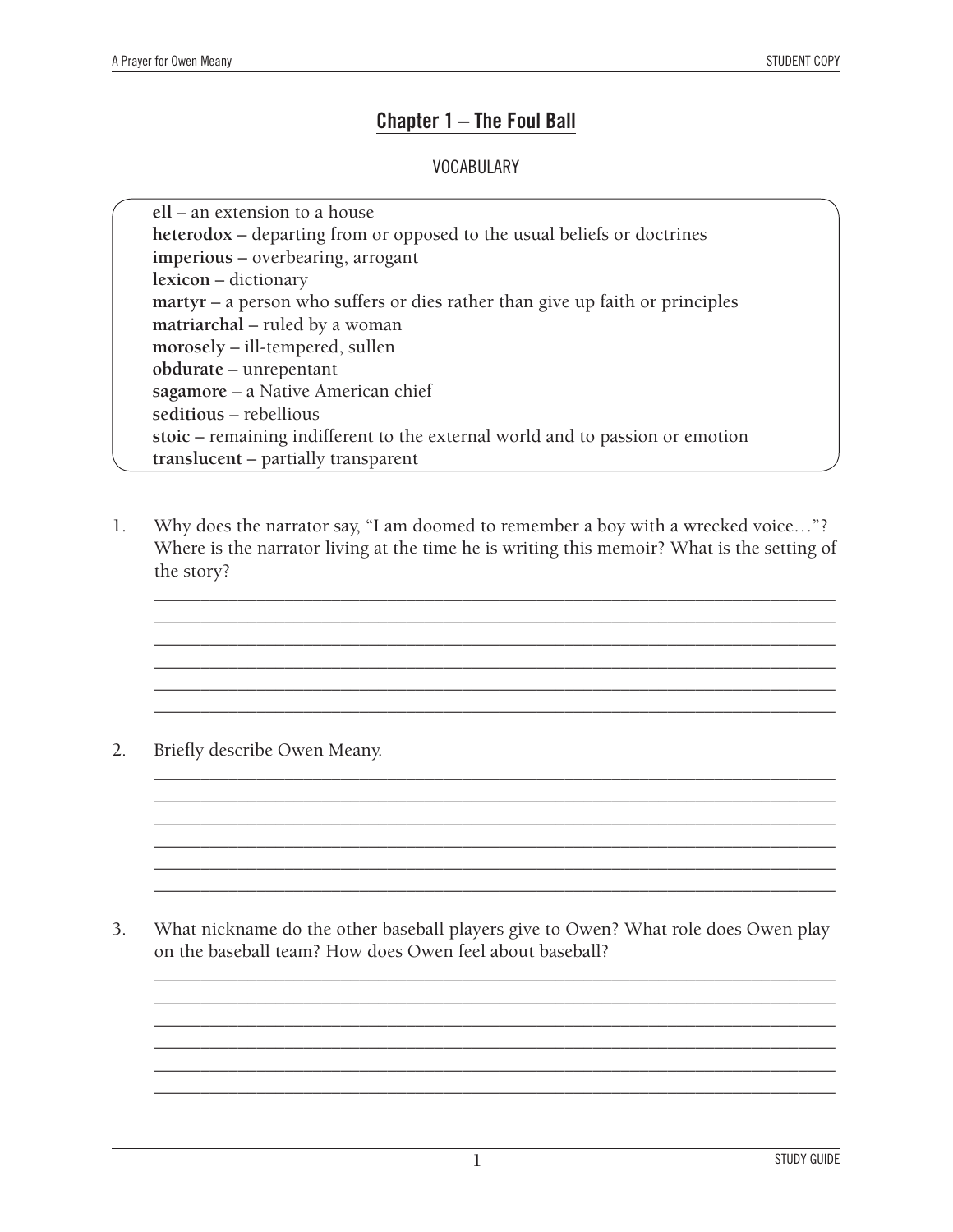$4.$ Why is Johnny both crazy about and terrified of his cousins? How does he feel about Hester? Find an instance of hyperbole in Irving's description of water skiing.

5. Johnny writes:

> Privately, I continue to be more forgiving of Hester than her own family is. I think she was up against a stacked deck from the start, and that everything she would become began for her when Noah and Simon made me kiss her-because they made it clear that kissing Hester was punishment, the penalty part of the game; to have to kiss Hester meant you had lost.

- 6. Why is Johnny afraid to introduce Owen to his cousins? In what sense are Owen and the armadillo linked?
- 7. Why does Hester scream when she first sees Owen?
- 8. Find a passage in this chapter that illustrates the image of Owen as a Christ-like figure.

9. What evidence is there that Owen might feel some sexual attraction to Hester?